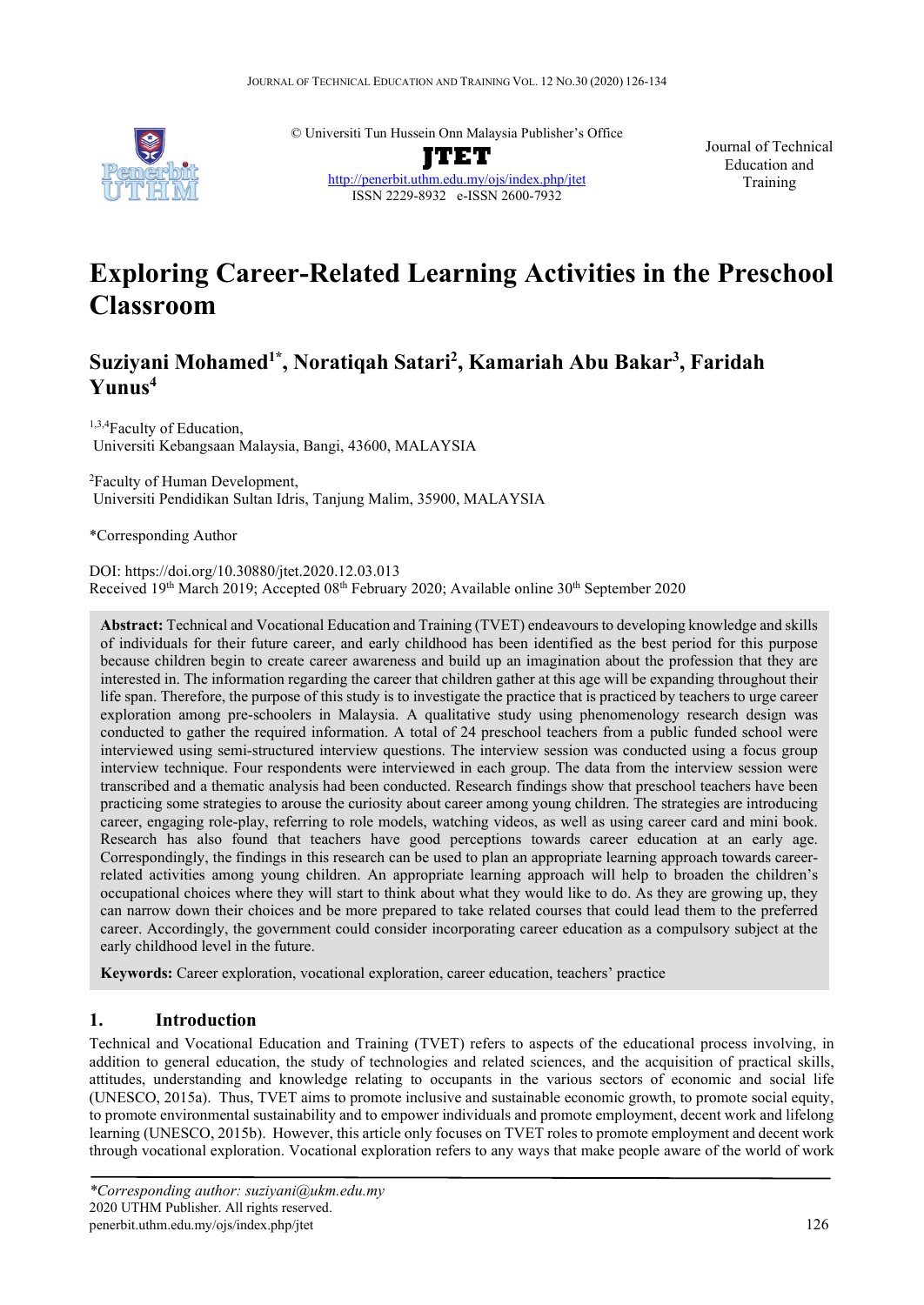and to identify any possible career that suit them (Porfeli & Lee, 2011). This effort takes place across all range of educational levels, from early childhood to tertiary educational settings.

Childhood has been identified as an important developmental life period. Scholars have also recognised the childhood period as a threshold period for vocational development (Jiang, Newman, Le, Presbitero, & Zheng, 2018; Hartung, Porfeli & Vondracek, 2008) and career education in childhood has been identified as establishing a foundation for lifelong career development (Liu, McMahon & Watson, 2014; Watson & McMahon, 2007). At this period, children are engaged in various processes of learning and they may show great curiosity and explorative behaviour. Teaching career during childhood will arouse the children's curiosity and explorative behaviour about the world of work (Hartung, Porfeli & Vondracek, 2008). Subsequently, children will start searching and collecting more information about the career. Information on the world of work gathers at this age would extend throughout their lifespan and give a significant impact to lifelong career development (Porfeli & Lee 2011).

Three phases of career development has been proposed by The Vocational Identity Status Model; which are, career explorations, career commitment and career reconsideration. Career exploration takes place during infancy age; career commitments take place during teenager age, while career reconsideration occurs when a person set up his or her first job (Porfeli & Lee, 2011). However, this article only discusses career explorations. Career explorations needs the children to explore the nature of the career. Children start to discover the work's world through others' experience, constructing a sense of self and later they will be coordinating the self with the work's world to create an aspiring worker identity (Maree, 2018; Porfeli & Lee, 2011; Oliveira, Traveira&Porfeli, 2015). Children also begin to seek a different kind of work and grow patterns of industry (Ginzberg, 1952). After that, the children will continue to define career paths based on gender roles, social values and social practice that have a powerful effect on upcoming education and career decisions (Akos, Charles, Orther & Cooley, 2011; Cook, Church, Anjanaku, Shadish, Kim & Cohen 1996; Fouad & Smith, 1996; Gottfredson, 1981).

In the beginning phase, children become acquainted about a career by noticing the adults near to them, especially their parents (Cahill & Furey, 2017), and through reading. This happens with no interest and intention on a career. But they will slowly grow their curiosity about the career. After that, children will collect extra knowledge about the basic aspects of the career by asking their parents or discovering it on their self. (Oliveira, Porfeli, Taveira& Lee, 2020; Patton & Porfeli, 2007; Porfeli & Skorikov, 2010). This way, children will get a crystal-clear perception about the career and as a result, they will start thinking about the career that suits them. Children who have a sense of career awareness will start to create from imagination and engage in role-play as a worker with their peers. This process is known as career exploration.

Childhood has been identified as an essential time for career development (Celik, 2019; Oliveira, Traveira&Porfeli, 2015) and also been a supreme time for social-emotional development (Mohamed &Toran, 2018). Research found out that there is a powerful bond between childhood career development and social-emotional development among infants and toddler. Any activities related to career explorations will foster positive impacts on social-emotional development. After the children been exposed to career explorations activities, usually their assertiveness, empathy and emotional regulation will be escalated (Santrok, 2010). Specialist in early childhood admits that positive social-emotional development at an early age would affect a notable result to the children's achievement in their academic and personality development in time to come (Mohamed & Toran, 2018).

The purpose of this study was to explore preschool teachers' practice towards career exploration among young children in Malaysia and to identify what the teachers do in order to introduce a career to the children. The teachers' practices are important in order to foster and nurture career exploration among young children. After all, preschool teachers are the first people who teach children about careers. In addition, they also play an important role in implementing career exploration in the classroom setting.

#### **2. Methodology**

A case study research design with a qualitative approach was conducted using the focus group interviews technique. Focus groups were chosen as the most appropriate method as they allowed the respondents to express and explain their beliefs and practices, in response to the questions that were set by the researcher, as well as to each other's comments. This allowed the researcher to gain a better understanding into the central issues. The respondents were preschool teachers from various states in Malaysia, and a purposeful sampling technique had been used in selecting the sample. This type of sampling was used because it can help to develop a detailed understanding of the situation (Creswell, 2013). To be eligible the respondents had to have at least one-year of experience in a preschool setting and they had to have a Degree of Education with a major in Early Childhood Education. A total of 24 preschool teachers had agreed to participate in this research. A majority of the respondents were female  $(n = 21)$  and the rest were male  $(n = 3)$ . The respondents' age range was 21 to 30 years old ( $n = 18$ ), 31 to 40 years old ( $n = 3$ ), and 41 to 50 years old ( $n = 3$ ). Additionally, they reported that they have worked in a preschool setting between 1 to 5 years ( $n = 13$ ), 6 to 10 years ( $n = 8$ ) and 11 to 15 years  $(n = 3)$ .

Six focus group meetings were conducted within a week. Each group consisted of four respondents and one facilitator. The respondents were asked to describe their practices that promote career explorations among young children. The focus group interviews lasted for one and half hour and were audio recorded. Each respondent at the beginning of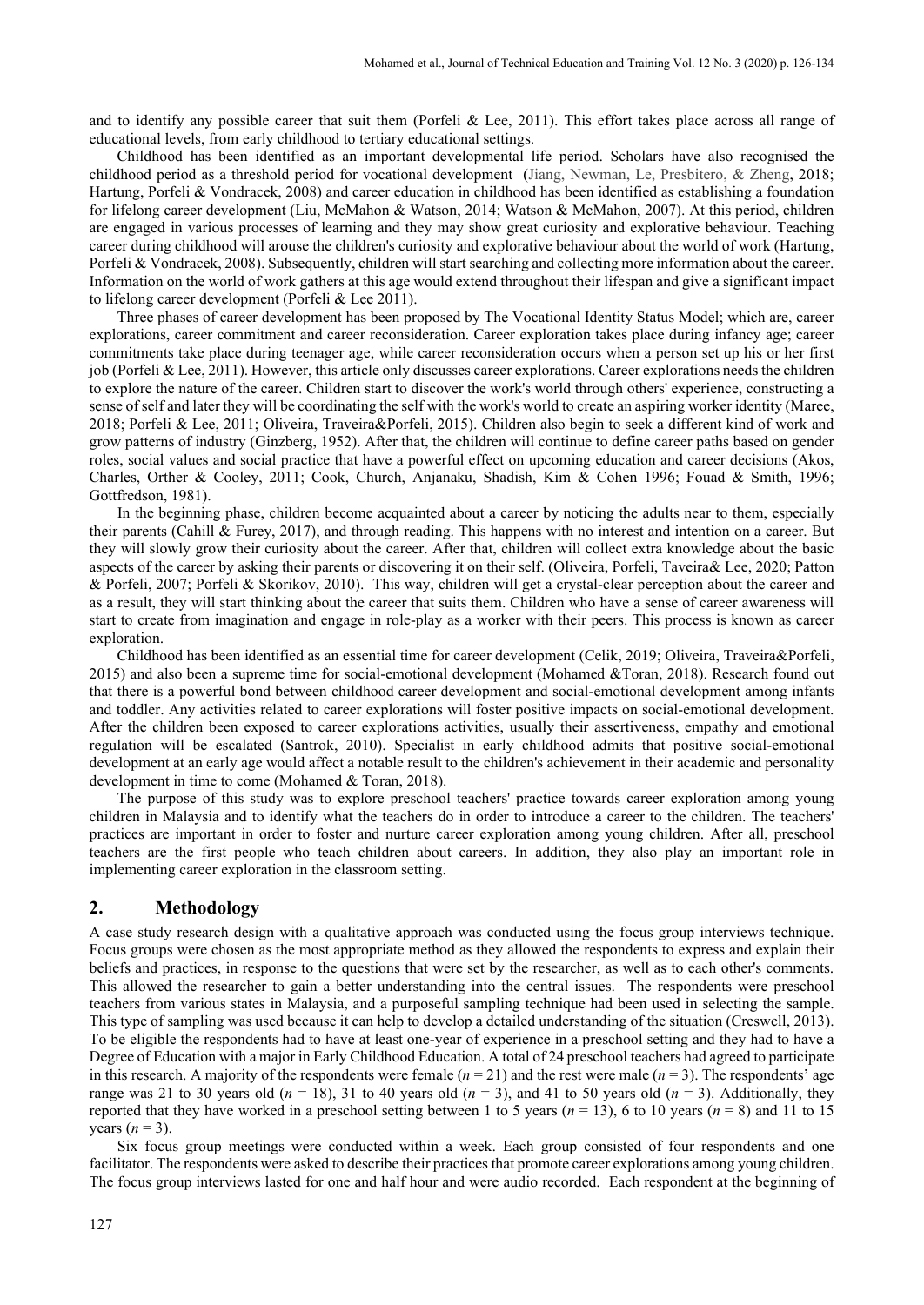the interviews said his or her name to help the transcriptionist to discriminate the voices. After the focus group interviews were completed, the respondent was asked to complete a demographic questionnaire. The list of interview questions is provided in Table 1. After conducting the focus group interviews, the data from the audio recorder were transcribed verbatim. The interview transcripts were given to the respondent for review purpose. This procedure was carried out to evaluate the truth value of the research findings. According to Noble and Smith (2015), the truth value for qualitative research can be obtained by clearly and accurately presenting the participants' perspectives.

After the respondents give their consent on the interview transcripts, a thematic analysis is conducted. A thematic analysis was conducted in order to explore the respondents' beliefs and practices regarding career exploration at an early age, using open coding. To ensure trustworthiness, the transcripts were read in their entirety several times. This reading activity helps the researcher to explore and gain a profound understanding of the data. Trustworthiness can be attained by demonstrating a clear decision trail and ensuring that the interpretations of the data are consistent and transparent (Noble & Smith, 2015). Trustworthiness and truth value that are applied in qualitative research to enhance the credibility of research findings. The next process is to code the data. The coding data process helps the researchers to identify common information regarding the preschool teachers' beliefs and practices. Similar codes were grouped to form more general themes that were related to the research objectives. The thematic analysis and data coding process were conducted conventionally.

#### **Table 1 - List of interview question.**

| No. | <b>Questions</b>                                                                                                                                                             |
|-----|------------------------------------------------------------------------------------------------------------------------------------------------------------------------------|
| 1.  | What do you think about career exposure at an early age? Is it too early?                                                                                                    |
| 2.  | Are children ready to receive these inputs? Could you please explain your opinion?                                                                                           |
| 3.  | Have you ever asked the children questions such as, "What do you want to be when you grow up?" If yes,<br>could you explain further the reason you have asked that question. |
| 4.  | What is your opinion on the role of the teachers in early childhood education to expose children to a wide<br>variety of careers?                                            |
| 5.  | Is it necessary for teachers to nurture and foster children's interest in careers by providing career-based<br>activities in the classroom?                                  |
| 6.  | What are the activities on career that have been carried out in your classroom? Do the children love it?                                                                     |
|     |                                                                                                                                                                              |

#### **3. Result**

A total of 24 preschool teachers were involved in this study. Based on the interview session that has been conducted, all the respondents have agreed that exposure to careers is appropriate at preschool age. According to the respondent, children at this age are ready to receive inputs about careers. However, the teachers need to be wise in selecting the appropriate approaches and strategies to deliver the inputs about the careers to the children. The approach and strategy that are used should be easy to understand and could attract the children's interest.

 Research findings show that the respondents are implementing various types of career-related learning activities in their classroom. The description of the practical that had been conducted by the respondent was based on the number of respondents who had practiced it. A majority of the respondents were using methods such as introducing careers, role playing and referring to role models. Although they were using the same methods, however, the respondents were using different techniques in implementing career exploration activities. Besides, there was only one respondent who used methods such as watching a video, interviewing parents, and preparing a mini book and careers card. Table 2 provides further details on career teaching strategies that are practiced by the preschool teacher.

| <b>Teaching strategies</b> |    | Percentage $(\% )$ |
|----------------------------|----|--------------------|
| Introducing career         | 24 | 100.0              |
| Role play                  | 24 | 100.0              |
| Role models                | 16 | 66.7               |
| Watching video             |    | 20.8               |
| Interviewing parents       |    | 4.2                |
| Mini book                  |    | 4.2                |
| Career card                |    |                    |

**Table 2 - Career teaching strategies implemented by preschool teachers in the classroom.**

## **3.1 Introducing Careers**

The most commonly used method that has been used by the teachers in introducing a career to the children is by asking a question on 'What do you want to be when you grow up?'. Based on the focus group discussion, there are several reasons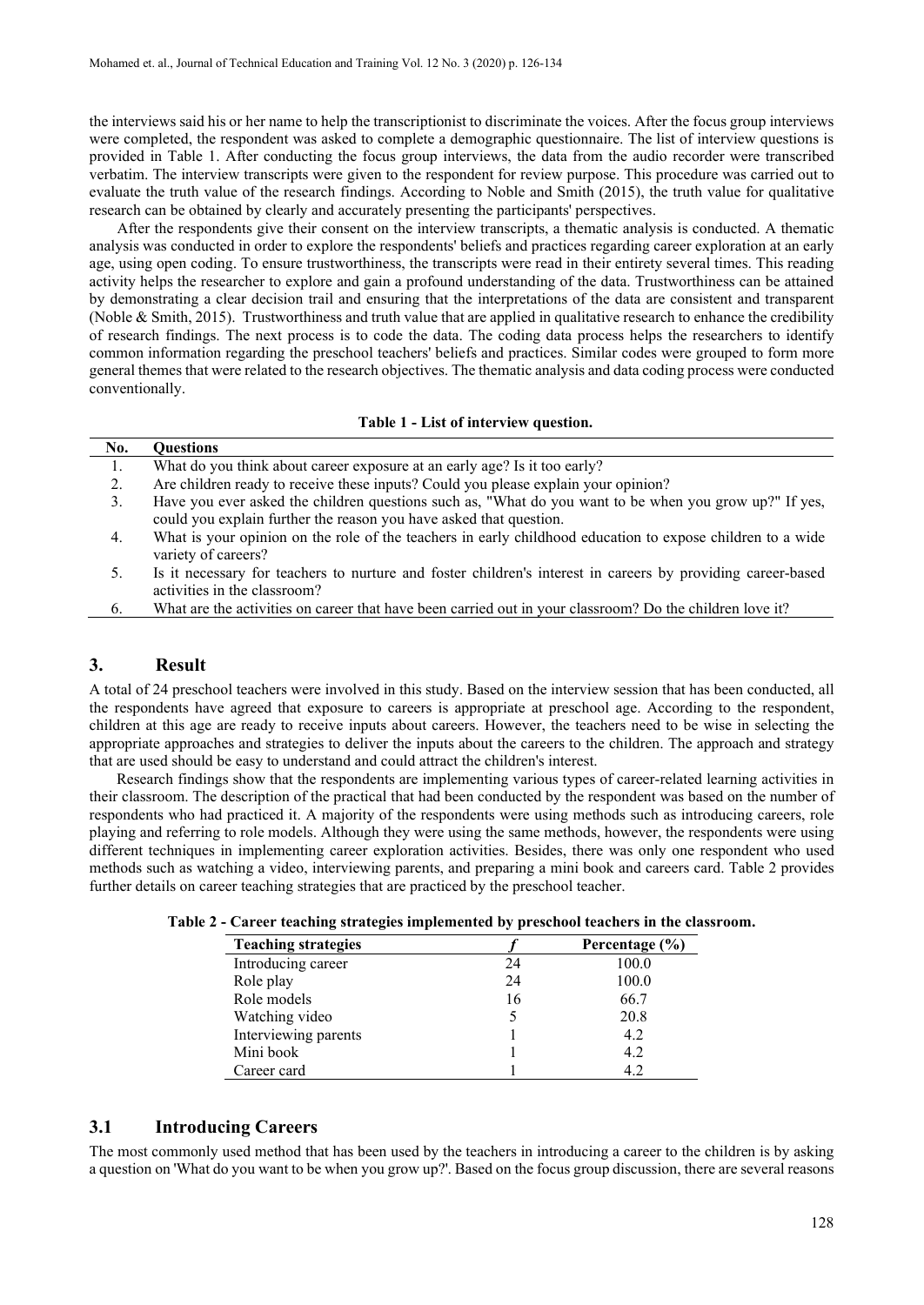that led the respondent to ask the children this question. The first reason is to identify the children's understanding on the concept of the career. According to the respondent, among the popular answers that are given by the children is they want to be 'Superman' or 'Princess Elsa'. Children show that they do not have a proper perspective of a career by given these types of answer. Therefore, it would be the teacher's task to provide guidance on the true definition of what is a career.

The second reason is to identify the tendency of the children's interest. Based on these identified interests, the respondent will begin to provide an appropriate lesson plan. The main purpose of this lesson plan is to increase the level of knowledge and understanding of the children about the task or role of the career that they choose. Besides, the children will also learn about another career while listening to a career that has been chosen by their friends. This will indirectly help the children to be more open about the various career options out there. The third reason is to create curiosity and to stimulate the children's interest in the career. This activity will then motivate the children to keep on learning and finding additional information about any career. This situation not only enhances the level of the children's knowledge about careers but can also stimulate thinking skills and foster self-reliance among children.

However, the respondents also agree that at this age, children still do not have a fixed answer regarding the selection of a career. Hence, children tend to give different answers every time they are addressed with this kind of question. However, the respondent believes that this is a good learning process for them, as this scenario shows that the children will be aware of the various careers in the world. Besides, career selection is also related to gender roles, all of the respondents agree that girls are more likely to choose a career that is described as feminine such as a teacher and a nurse. Meanwhile, boys are more likely to choose a more masculine career such as a firefighter and a policeman. Here is the statement of R19:

"Yes, I have asked them for several times. In some cases, they usually keep changing their future career idea. This is because when a child begins to think about career at a very early age, it will be influenced by the various roles that are played by the adults around them. For example, like doctor, policeman, teacher, nurse, artist and so on. In their early age, they are usually influenced by what they have seen before. Asking about what they want to be when they grow up will open their minds, imagination and will also motivate them." - R19

## **3.2 Role Play**

Role play is a game that is very popular among children. Through this game, children are able to act like a person or whatever they want to be. Based on the focus group discussion that has been conducted, a majority of the respondents make the role play activity as a medium to introduce the careers to the children. Among the activities that have been conducted by the respondent is, by providing the uniform of various careers. The children will be given a chance to choose and wear the uniform that they are interested in. Children will be asked to act based on the given situation and to relate to their chosen career's role. Next, the respondent will ask a question to gauge the children's knowledge about the career that they have chosen.

There is also a respondent who has run the Chef Cilik (Junior Chef) activity with the children. Children were given a chance to act as the chef in this activity. The children will cook with guidance from the teacher. Through this activity, children are exposed to the role of a chef which requires calculation skill in order to ensure that the quantity of the ingredients that are needed to prepare the food is correct. At the end of this activity, the respondent will ask the children to explain what they have done. Here is the statement of R18:

"I will provide all the equipment for some careers. Based on the careers, I will first tell about the career. Next, the children will be given an example of situation such as a fireman extinguishing a fire. I will conduct this activity outside of the classroom, by providing a place to put a small fire and I also provide the water. They themselves will extinguish the fire with the water. Besides, I have also conducted a career of a chef. They will act as a chef and there will be some children who will be the customers of the chef. These are some of the examples that I have conducted before." – R18

For respondents around Selangor, they will bring the children to the Kidzania every year. Kidzania is a career-based edutainment theme park. Here, children will have a chance to perform various tasks and roles. Before engaging in any activity of a profession, the children will initially be informed by the staff-in-charged about the profession. The games at Kidzania are even more fun when the children are paid salaries after completing their task. In addition, they are also given a chance to shop in the mini market using the salaries that they have received. Here is the statement of R2:

"In fact, for preschool near to Kidzania, Kidzania is a place that can be visited for a real-careerexposure. The students will be given a chance to explore the careers there and it will be a good opportunity for the teacher to expose the students and encourage them to achieve their dream career. As preparation, students will know the path they need to follow and pursue, for them to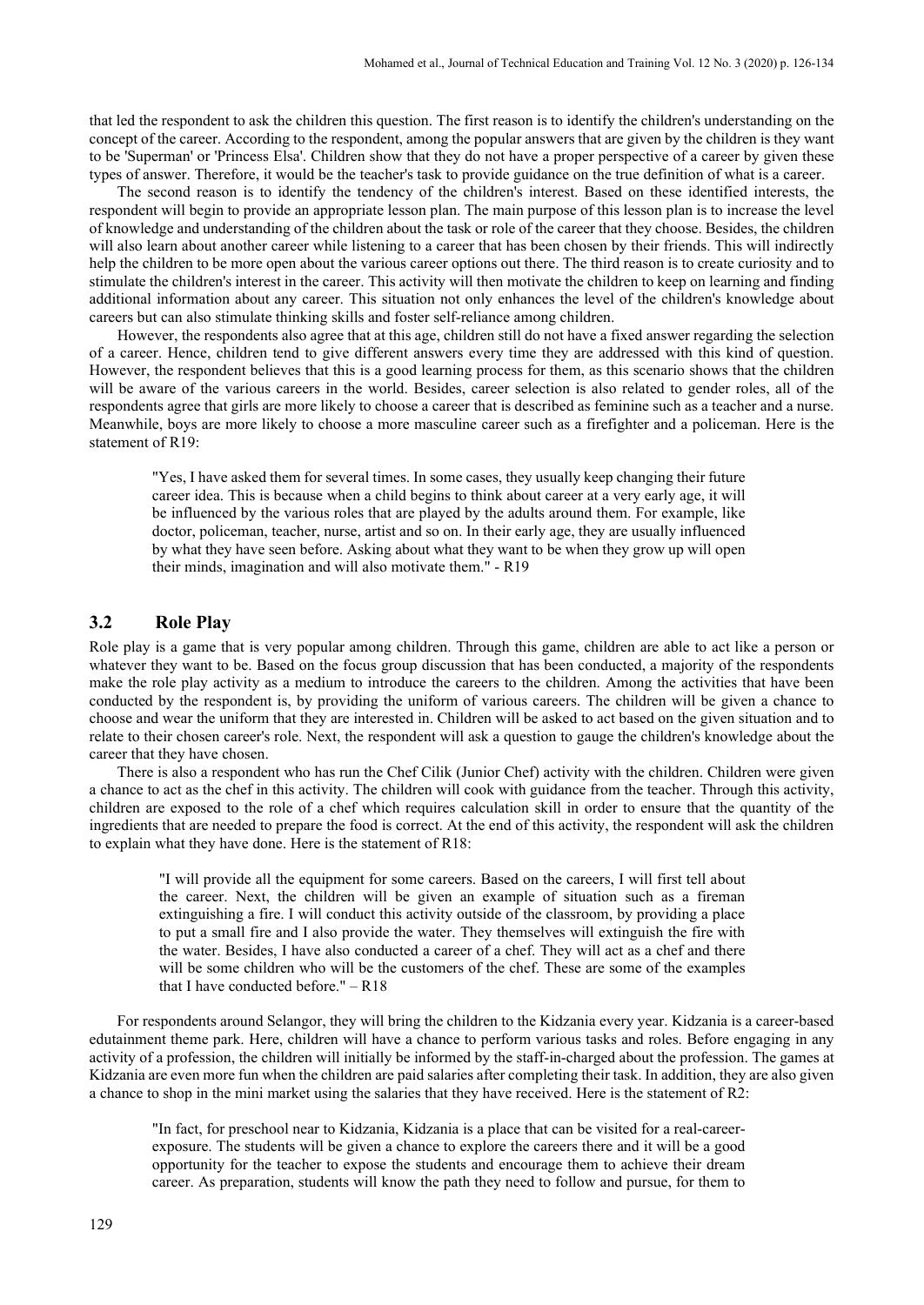do their best in their study until they can further their studies in a university."  $- R2$ 

#### **3.3 Refer to Role Models**

Using a role model is one of the methods that is used by the respondents namely, to enhance the children's knowledge and understanding in a career. Based on the interview, a majority of the respondents use this approach to stimulate and gain the children's interest towards a career. Among the strategies that is often used by the teachers in career exploration is to make themselves as a role model. The teacher is one of the closest persons to the children and they often watch how the teacher is doing his or her job. By making themselves a role model, the children will have the opportunity to get more information about the role of a teacher besides teaching.

The second strategy that is often used by the respondent is by inviting a representative of a career to come to the school. A lot of activities will be planned to enable the children to know and understand better about the career. Among the career representative who were often chosen by the respondent were firemen, nurse, dentist and policeman. According to the respondent, the children are happier when they are able to interact with all the representatives. The representatives can also answer every question clearly since it is about their career. Here is the statement of R2:

"The teaching and learning activity that I have conducted before is by inviting a fireman, policeman and a nurse to the preschool to enable the students to explore these careers. Since my school is near the town, it makes it easier for me to invite them to come to the school, so that the learning process about the career can be done easily. Students will be happier when they are exposed to the real experience and this will enable them to do the Q&A easier with the agency. The agencies are also able to give a good response to each question, because they know the function for each of their equipment better."  $- R2$ 

Besides, there is also a respondent who organizes a Career Day in their preschool. During the Career Day, a representative from any career will be invited to the preschool to share information with the children. These representatives will be placed in different stations. The children will move from one station to another station to get information about their career. According to the respondent, the children are very excited about the activity as they can interact directly with the person who serves in their preferred careers.

Apart from that, the respondents also bring the children to the workplace of the career representative. Among the popular locations that have often been visited is the fire station. A visit to the location will enable the children to see with their own eyes how firemen do their tasks. Besides, the children will be introduced to the types of machinery and equipment that are used by the firemen in performing their rescuing task. The respondent believes that this activity can give an optimal impact on the children where they can feel the atmosphere and the work routine of a fireman. However, the respondent has also said that usually, the boys will be more excited to be in the fire station compared to the girls. This respondent's opinion is in line with the study, which has stated that gender factors will influence the selection of a career among children in the early ages (Akos, Charles, Ortner & Cooley, 2011). Here is the statement of R4:

"A visit to the fire station was conducted and a lot of activities were provided by the fire station department, such as introducing the security tools, handling tools, describing the function of control room, explaining how to escape from a fire and to patrol using the fire truck."  $-$  R4

Furthermore, there are respondents who creatively introduce a career to the children. There are two respondents who took the initiative to invite parents who are in a specialised career to introduce their respective career to the children. The involvement of parents in teaching and learning activity is in line with the wish of the Ministry of Education in Malaysia who wants the schools to build a positive relationship with the parents. In this activity, the parents will describe the tasks that they perform and the hands-on activity will also be held. The respondents have said that they will usually discuss with the parents first about the activity's plans to ensure that it will run smoothly. Here is the statement of R11:

"I have also invited a parent of the students who work in uniform as a custom officer and nurse. They will share their experience and good moments while at work. Usually students will be excited to ask questions that are sometimes out of our adult thinking." – R11

## **3.4 Watching Video**

For teachers who are working in a rural area, it is difficult for them to make a visit or to invite any representative to the school. Therefore, the only thing that they can do is to show the children a video about careers. Through this activity, the children are able to get a first impression about a career, and the teacher will also explain to the children about the role of each career that is shown in the video. Besides, children are also able to ask any questions about the video that they watch. The respondent has described that children nowadays are categorised as fast learners. Hence, the teacher needs to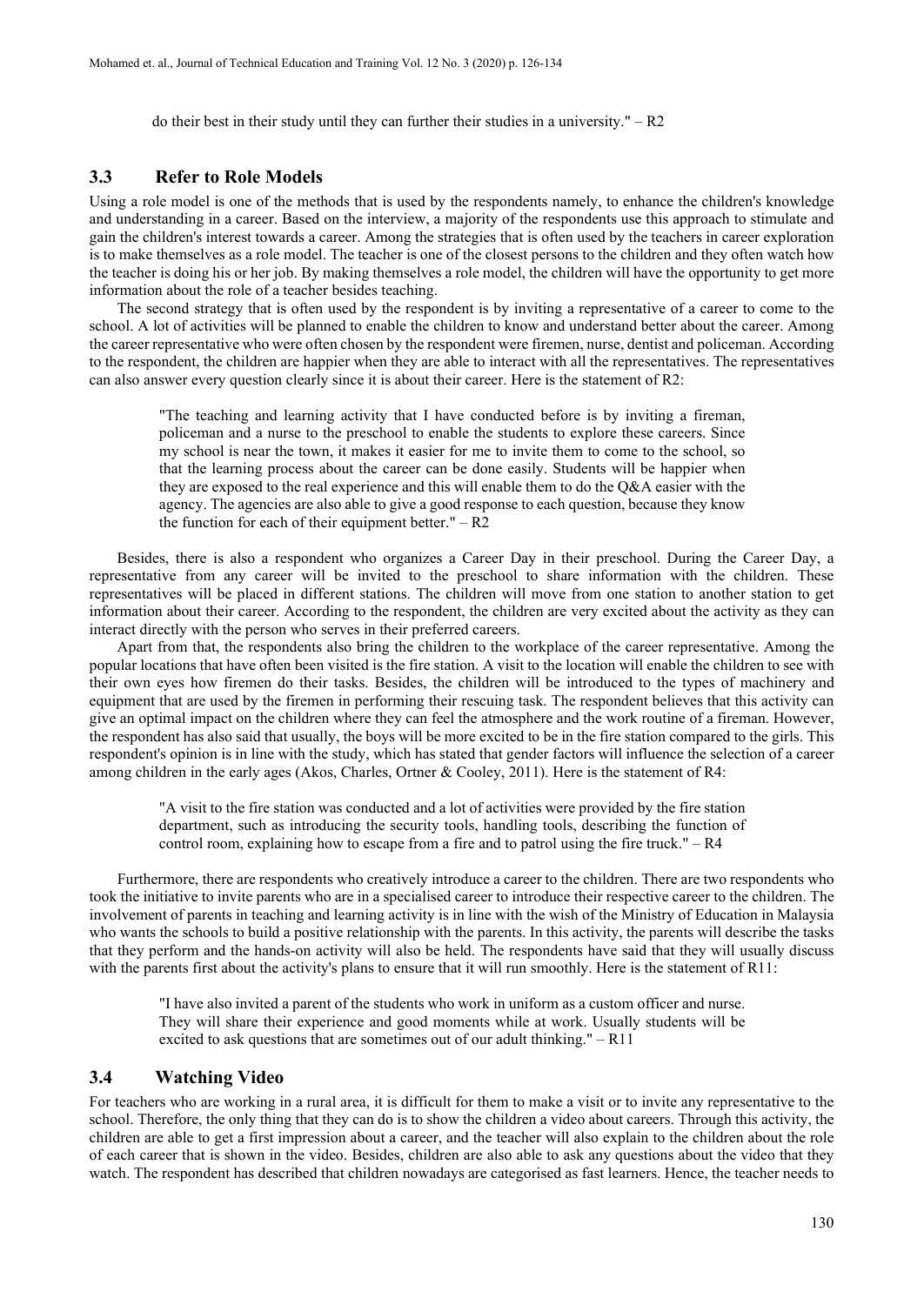be ready to answer any unexpected question. For example, there is a student of R9 who has asked about the requirements to become a pilot. A realistic answer to this type of question will be the motivator for the children to keep being committed in their study in order to achieve their dream job. Here is the statement of R12:

"For example, the teacher can conduct the video watching activity that is related to the career and the role to the children. After watching the video, the teacher can make a Q&A session with the children about the career that has appeared in the video and next, extend it with a singing activity by singing any song that is related to the career such as the career of a teacher- "Kami Guru Malaysia". – R12

## **3.5 Interviewing Parents**

There is a respondent who has provided an interview task for the children. To complete this task, the children need to interview their mother or father to get the information about their parent's career. The respondent will provide a set of questionnaires for the interview purpose. The children will share the information that has been obtained from the interview in the classroom with their friends. This activity not only can increase the children's knowledge about the diversity of careers, but also tightens the bond between the parents with their child. Here is the statement of R14:

"I asked about the parent's career and told the children to enquire about it from their parents. Then, the children will share the information with their friends during circle time." $- R14$ 

#### **3.6 Mini Book**

Preparing a mini book about careers is one of the activities that has been implemented by one of the respondents in introducing careers to the children. In the early stage, the respondent will ask the children to choose their dream career. Next, the children need to collect information about their career. The information that needs to be collected is information about the uniform, the role and the working place of the chosen career. They also need to get a few pictures that are related to their career. Besides, children also need to state the reason why they love their career. This activity will be done by children with their parents at home. The collected materials and information are then taken to the school and will be recorded in the form of a mini book. This mini book will be placed in the reading room at the preschool to be read by the children.

## **3.7 Careers Card**

Using careers card is one of the methods that is used by the respondents in career exploration. The respondents have been using career cards in their teaching and learning process. This careers card refers to a card that has a picture of the profession on it, such as a doctor, fireman, nurse, policeman and so on. The children will then be asked to give their opinion about the career that they choose. This questions and answers process between the respondent and the children will stimulate the children to think and find more information about the career. According to the respondent, the purpose of using this card is to identify the tendency of the children in choosing their favourite job.

#### **4. Discussion**

The findings of this study found that respondents were very creative in conducting career exploration activities in the classroom. Respondents have implemented a learning approach that has been suggested by early childhood education experts, which uses active learning and child-cantered learning strategies. This study has shown that the implementation of these approaches in the classroom will help children to understand better and to grasp learning content easily. This would arouse the children's awareness about the various types of work, where children start to think about what they will be when they grow up (Brown, Ortiz-Nunez & Taylor, 2010).

Results from the interviews show that respondents practise various activities and techniques in order to expose and foster the children's interest about career. Career exploration activities that are practised by the respondents begin with the identification of the children's existing knowledge on career. Then, the respondent will provide and lead the children to more information about the career features. A majority of the respondents will ask the, 'What do you want to be when you grow up' question in order to gauge the children's initial perception about career. This finding is in line with the suggestion that is proposed in the Model of Vocational Identity (Porfeli & Lee, 2011). The Model of Vocational Identity has suggested that the career exploration process should start with exposing children to general information about the career features. Then teachers should encourage the children to search for additional information about the career they are interested in.

The second step that is practised by the respondents is by stimulating the children to find and get more information about their careers. This step involves the implementation of activities such as role playing, referring to role model, watching video, interviewing parents, making mini book and careers card. Through these activities, children are asked to do some homework to get more information about their careers. There are also activities that need the children to work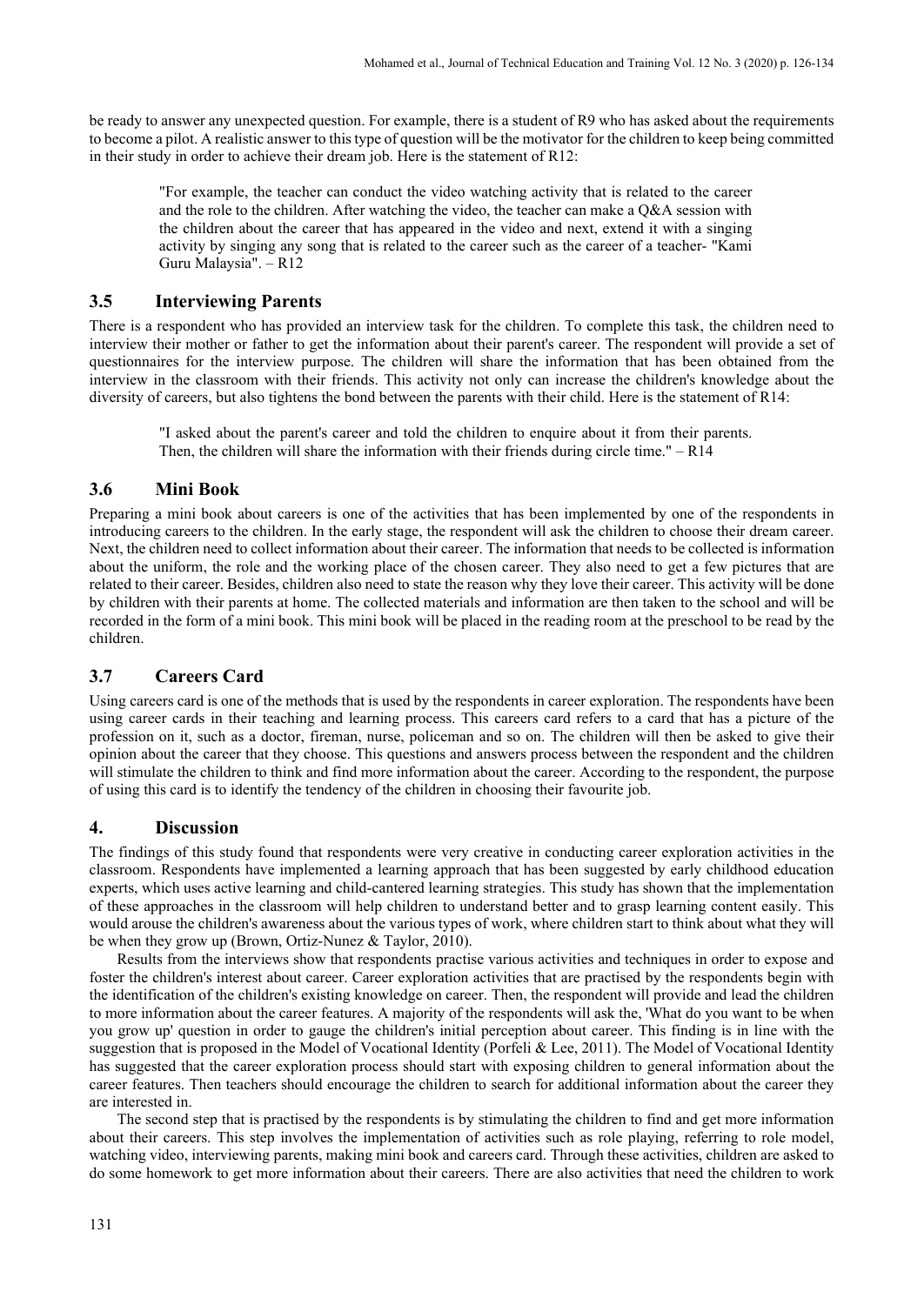together with the parents in order to complete it. The involvement of the parents in the career exploration activities is important as parents are the main role models that are referred to by the children (Oliveira, Porfeli, Taveira & Lee, 2020; Celik, 2019; Chifamba, 2019; Mahbib et al., 2017; Cahill & Furey, 2017; Gallivan, 2003). The literature has also suggested that career exposure at an early age give positive impacts to the development of self-concept, internal locus of control, career planning, career self-efficacy and academic achievement of the children (Oliveira, Taveira, Taveira & Porfeli, 2016). A good practice on career exploration will help children to be more focused and aware on career selection during elementary school.

Comparison between these research findings with other countries has found that culture plays an important role in career exploration in childhood. These differences are explained by theories in early childhood areas. The Ecological System Theory by Brofenbrenner, and the Social cultural Theory by Vygotsky emphasised on culture influence in the shaping of children's identity and personality. These theories describe how beliefs and practices that are practised give significant impact to children's development. Taking this into consideration, it can be anticipated that every country would practice different approaches and strategies in the implementation of career exploration.

In the United States, scrutiny on career exploration during childhood started from the 1900s and a career-relevant curriculum has been embedded in the school curriculum (Akos, Charles, Orthner & Cooley, 2011). Scholars have reported that teachers in the United States implement various activities during career exploration learning. Some of the activities are similar to the activities that are practised by teachers in Malaysia, which include introducing careers and referring to role models. However, the United States had a more comprehensive procedure on how career exploration activities should be carried out compared to Malaysia.

In China, systematic reviews about career exploration during childhood are carried out by Liu, McMahon and Watson (2014). The researcher has reported that childhood education in China aims for children to acquire good academic achievement, where they are encouraged to study hard and get good grades in examinations. Their society believes that good academic achievement would help children to get high-status occupations in the future. This beliefs and practices contribute to a lack in perspective about career among children in China. Children had been identified with limited understanding of the world of work and only one-third of the children could clearly state their parents' career (Liu, McMahon & Watson, 2014; Li & Xu, 2007; Yan, 2011).

According to the discussion above, preschool teachers in Malaysia are aware about career exploration and they have implemented various activities in the classroom to arouse the children's awareness about career. But there is still room for improvement. It is recommended for stakeholders in early childhood education to come forth with a comprehensive and clear procedure on how career exploration should be carried out. Comprehensive and clear procedures will help the teachers to plan and implement effective career exploration activities with the children. Research shows that effective career exploration activities would give a significant impact to lifelong career development. This plays an important role to help Malaysia to produce skilled workers in accordance with the nation's vision to become a developed country by 2025.

## **5. Conclusion**

Preschool teachers are a unique profession with great responsibility. The main objective of preschool education is to lay a strong foundation for the children, which covers all developmental areas such as cognitive, motor, social-emotional, language and social-communication. A strong foundation at an early age will help children to be good learners, shaping positive identity and personality. Childhood has also been identified as a crucial period to teach children about career. The main goal of career education at this age is to introduce career and to create awareness among children about the types of occupations. This existing knowledge will urge children to search and gather additional information about the types of occupations and occupation features. Basically, children are easily attracted to careers that can be seen by them, such as occupations where workers are in uniforms. At this age, the children's cognitive development is still in the preoperational stage, which means that they are facing trouble in understanding abstract things. This explains why a majority of children at this age tend to name the policeman, fireman or a soldier as their ambition. Children are also easily attracted to the careers around them, such as a teacher, doctor and their respective parent's career. Considering the children's prior knowledge about career, it is the preschool teacher's responsibility to promote, nurture and foster the children's knowledge about career. Accordingly, appropriate approaches and strategies that are implemented by the teachers will help the children to be more consistent in the pursuit of their ambition.

#### **Acknowledgement**

We are grateful and thankful for the support that has been provided by Universiti Kebangsaan Malaysia through the grant GG-2019-059 and GGPM-2016-042.

#### **References**

Akos, P., Charles, P., Orthner, D., & Cooley, V. (2011). Teacher perspectives on career-relevant curriculum in middle school. *Research in middle level education*, 34(5): 1-9.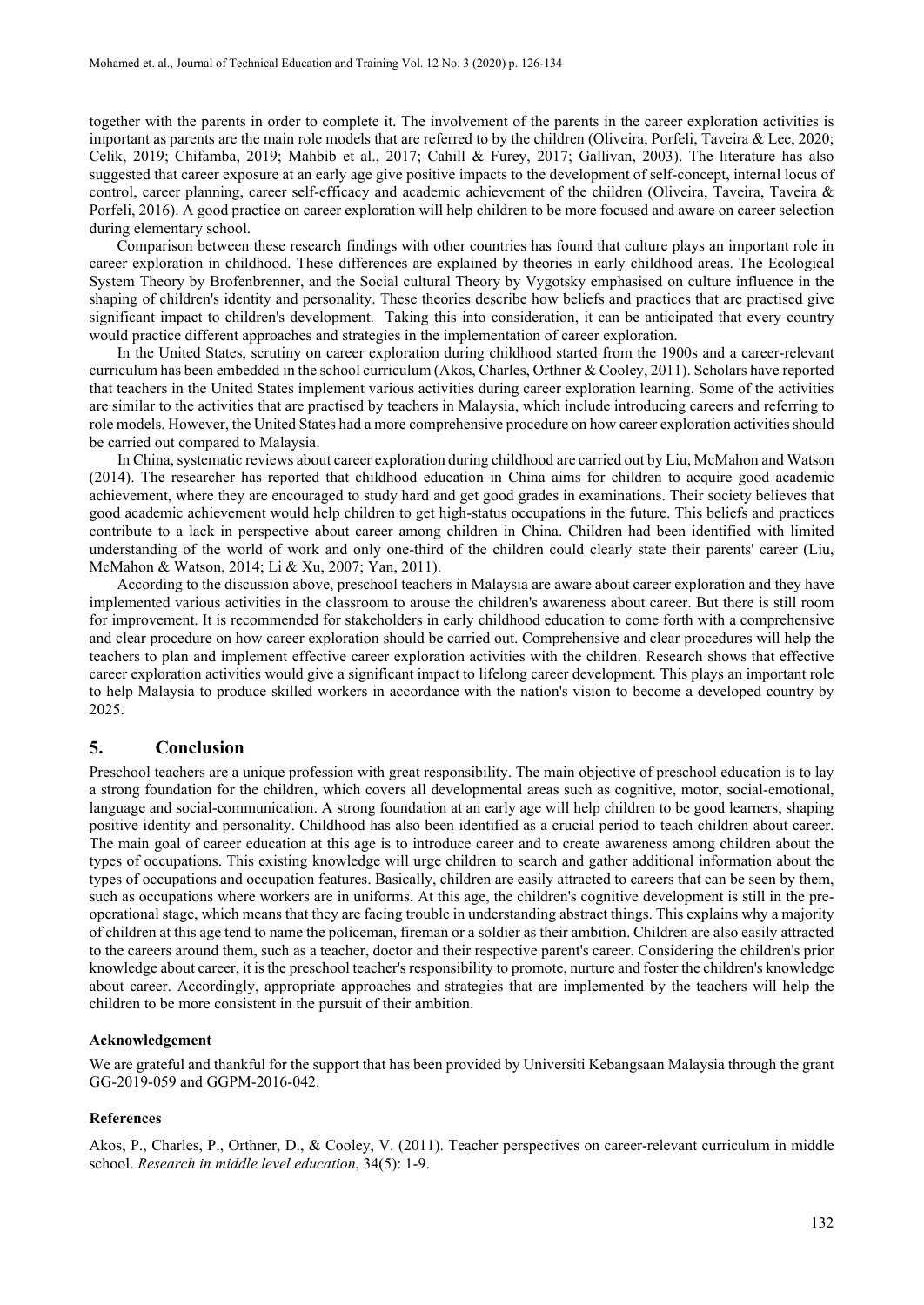Brown, S., Ortiz-Nunez, A., & Taylor, K. (2011). What will I be when I grow up? An analysis of childhood and careers outcomes. *Economic of Education Review*, 30:493-506.

Cahill, M., & Furey, E. (2017). *The early years: Career development for young children*. CERIC Foundation House, Canada.

Celik, E. (2019). Stress regarding academic expectations, career exploration, and school attachment: The mediating role of adolescent-parent career congruence. *Australian Journal of Career Development*, 28(1): 51-60.

Chifamba, C. (2019). An analysis of how parents influence their children's career decisions. *International Journal of Innovative Science and Research Technology*, 4(12): 1207-1213.

Cook, T. D., Church, M. B., Ajanaku, S., Shadish, W. R., Kim, J. R., & Cohen, R. (1996). The developmental of occupational aspirations and expectations among inner city boys. *Child Development*, 67: 3368-3385.

Creswell, J. W. (2013). Educational research: planning, conducting and evaluating quantitative and qualitative research. *Pearson Education Limited*.

Fouad, N. A., & Smith, P. L. (1996). A test of social cognitive model for middle school students: math and science. *Journal of Counseling Psychology*. 43: 338-346.

Ginzberg, E. (1952). Toward a theory of occupational choice. *Occupations*, 30: 491-494.

Gottfredson, L.S. (1981). Circumspection and compromise: a developmental theory of occupational aspirations. *Journal of Counseling Psychology*, 28: 545-580.

Hartung, P. J., Porfeli, E. J., & Vondrack, F. W. (2008). Career adaptability in childhood. *The Career Development Quarterly*, 57:63-74.

Jiang, Z., Newman, A., Le, H., Presbitero, A., & Zheng, C. (2018). Career exploration: A review and future research agenda*. Journal of Vocational Behavior*.

Liu, J., McMahon, M., & Watson, M. (2014). Childhood career development in Mainland China: A research and practice agenda. *The Career Development Quarterly*, 62: 268-279.

Mahbib, U. K., Esa, A., Mohamad, N. H., & Mohd Salleh, B. (2017). Cooperative learning (CL) as 21st century's teaching method in improving english proficiency among primary school student: Teachers' perception. *VOL. 25 (S) APR*, *39*.

Maree, J. G. (2018). Perspective: Promoting career development in the early years of people's lives through self- and career construction counselling to promote their career resilience and career adaptability. *Early Child Development and Care*, 188(4): 421-424.

Mohamed, S. & Toran, H. (2018). Family socioeconomic status and social-emotional development among young children in Malaysia. *Journal of Applied Sciences*, 18(3): 122-128.

Noble, H., & Smith, J. (2015). Issues of Validity and Reliability in Qualitative Research. *Evidence Based Nursery*, 18(2).

Oliveira, I. M., Porfeli, E. J., Taveira, M. C., & Lee, B. (2020). Children's career expectations and parent's jobs: Intergenerational (Dis)continuities. *The Career Development Quarterly*, 68: 63-77.

Oliveira, I. M., Taveira, M. C., Taveira, M. C., & Porfeli, E. J. (2016). Temporal and nomological validity of a childhood career exploration measure. Retrieved at http://www.ciencia2016.pt/img/posters/252.pdf

Oliveira, I. M., Taveira, M. C., & Porfeli, E. J. (2015). Emotional aspects of childhood career development: importance and future agenda. *International Journal of Vocational Guidance*, 15: 163-174.

Patton, W., & Porfeli, E. J. (2007). Career exploration. In V. B. Skorikov & W. Patton (Eds), *Career development in childhood and adolescence*. Rotterdam the Netherlands: Sense Publications.

Porfeli, E. J., & Lee, B. (2012). Career Development during Childhood and Adolescence. *New Directions for Youth Development*, 134: 11-22.

Porfeli, E. J., & Skorikov, V. B. (2010). Specific and Diverse Career Exploration during Late Adolescence. *Journal of Career Assessment*, 18(1):46-58.

Santrok, J. W. (2010). *A topical approach to lifespan development*. New York, NY: McGraw-Hill

United Nations Educational, Scientific and Cultural Organization (UNESCO). (2015a). *Technical dan Vocational Education and Training (TVET)*. Revised recommendation concerning technical and Vocational Education (TVET) from Normative instruments concerning Technical and Vocational Education (TVET), 2001. Education Sector Technical Notes.